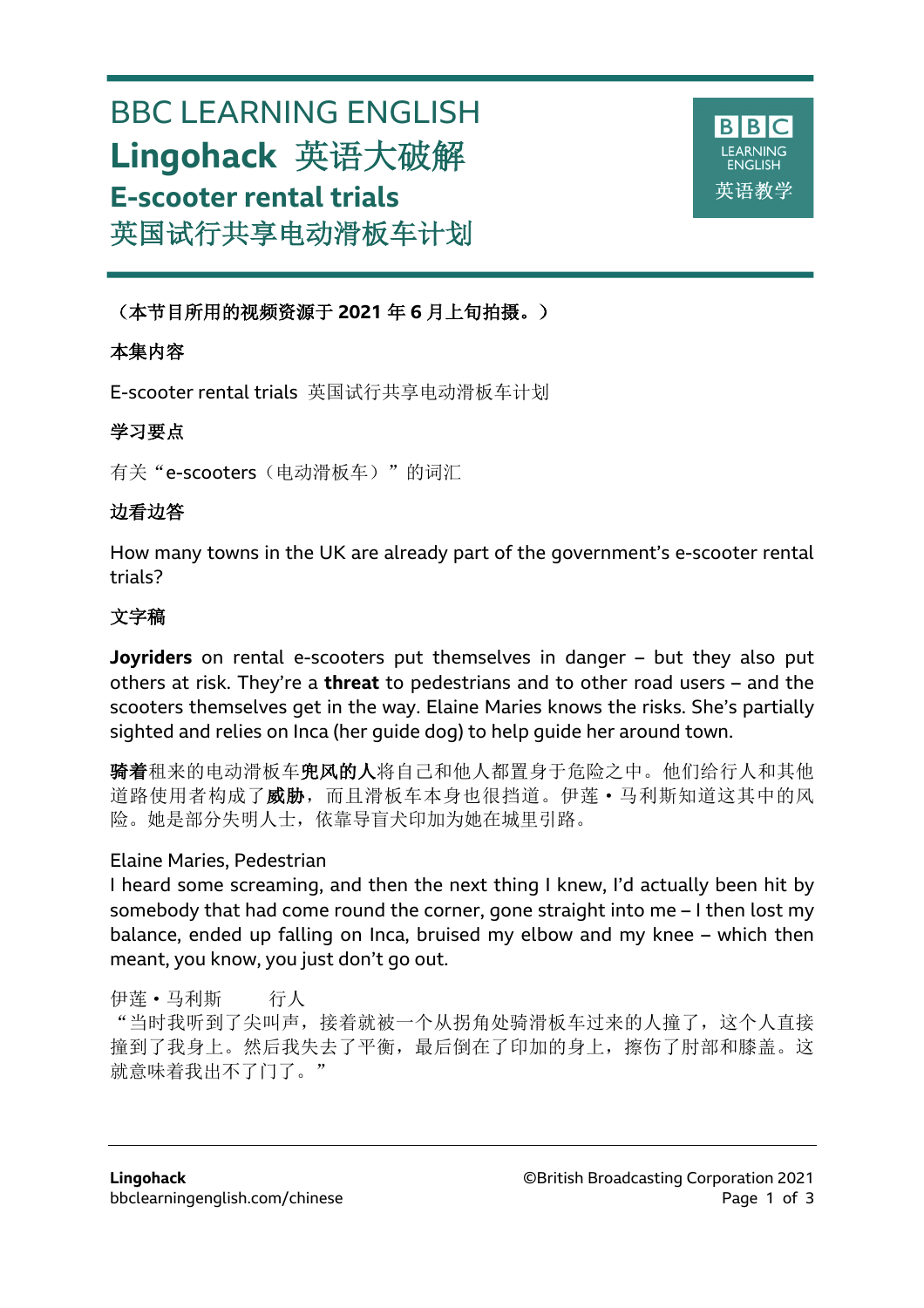The Department for Transport told the BBC the incident is a matter for the police. 31 towns are already part of the government's e-scooter rental trials, with six London boroughs getting e-scooter rental schemes today.

英国交通部向 BBC 表示, 这起事件由警方处理。目前已经有 31 个城镇加入政府的电 动滑板车租赁试行计划,伦敦内的六个行政区即日起推行电动滑板车租赁计划。

The aim is to learn more about the risks and benefits of e-scooters, says the Department for Transport. It believes they can help reduce **congestion** and pollution, but wants to make them safer and to find ways to reduce bad behaviour.

英国交通部表示,试行计划旨在了解更多有关电动滑板车的风险和好处。交通部认 为, 电动滑板车可以帮助缓解交通拥堵和污染, 与此同时, 也希望改善其安全性, 并 找到减少不良骑车行为的办法。

## Justin Rowlatt, BBC correspondent

So the government believes these things can encourage us all to leave our cars at home. The idea is they kind of extend the transport **network**, by giving us another way to get around. And the operators of the London scheme say many of the issues people have with e-scooters can be addressed.

#### 贾斯汀·罗拉特 BBC 通讯员

"政府认为,电动滑板车可以鼓励大家把汽车留在家里。目的是通过提供另一种出行 方式来扩展交通网络。负责伦敦计划的运营商表示,人们使用电动滑板车时的许多问 题都是可以解决的。"

## Alan Clarke, Director of Policy, Lime

We're using designated parking areas, so when you finish your ride, you go to lock the scooter on your app, you go to press 'end ride' – if you're outside of a parking zone, what we'll do is actually show you within our app where the nearest appropriate parking location is and how you can get there.

艾伦·克拉克 Lime 公司政策总监

"我们设置了指定的停车区,当你完成骑行时,要在手机应用程序上锁好滑板车,然 后按"结束骑行"。如果你在停车区之外,我们就会在应用程序上显示最近的适当停 车位在哪里,以及怎样到达那里。"

Some environmental campaigners are saying now private e-scooters should be **legalised** too.

一些环保人士说, 现在私人电动滑板车也应该被**合法化**。

## Hirra Khan Adeogun, Climate charity, Possible

The research shows that private e-scooters are what really get people out of their cars. Because they own them, they're not leaving them around.